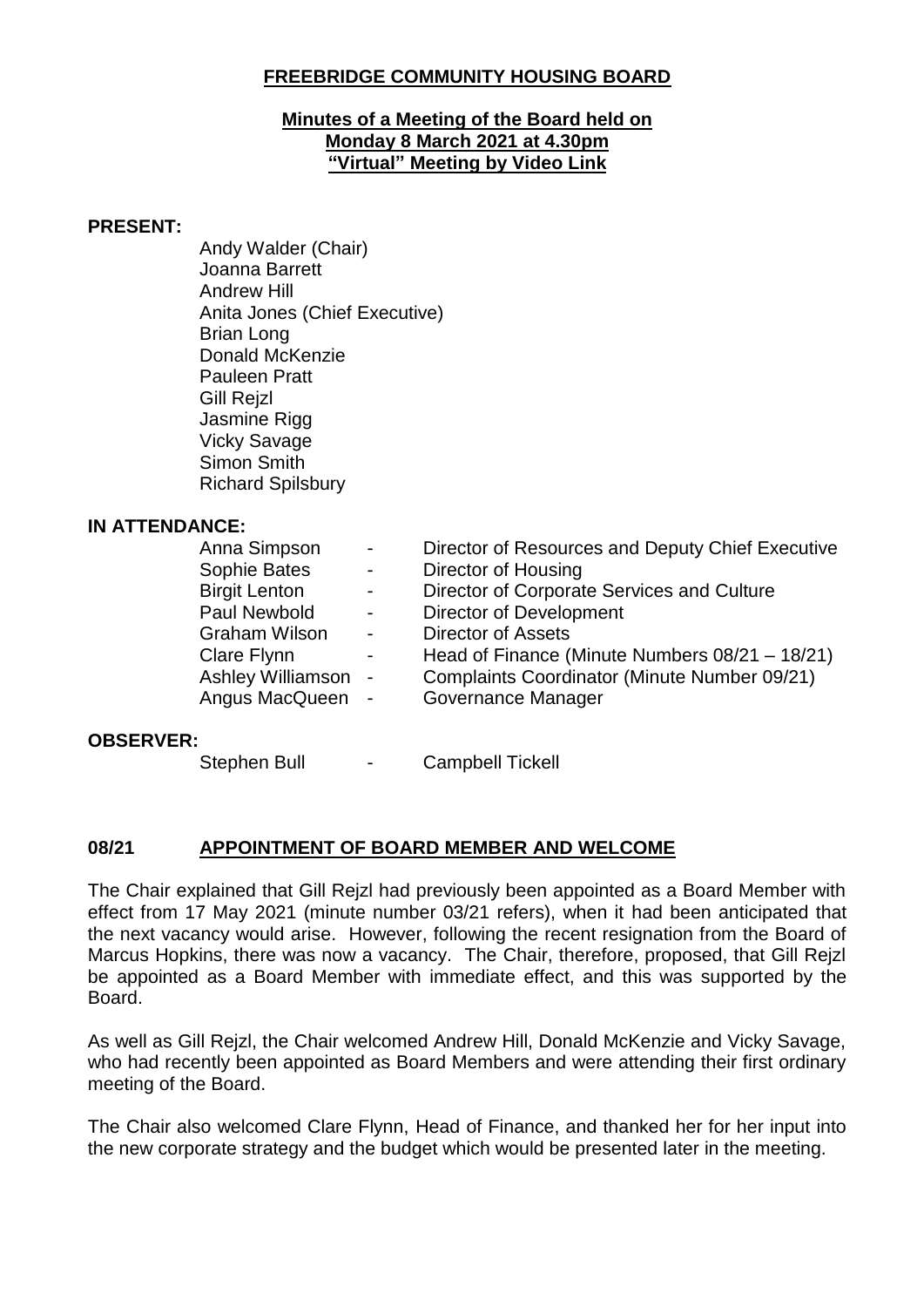Finally, the Chair welcomed Stephen Bull, of Campbell Tickell, who was observing the meeting as part of the governance review that they were currently undertaking of Freebridge.

### **09/21 CUSTOMER VOICE**

The Chair explained that he had introduced this as a new item to the agenda and intended that it would become a regular feature. The plan was for the Board to hear from a tenant at each meeting about their experience of Freebridge. This would be a powerful way of boosting the Board's understanding of Freebridge's customer service.

A tenant who had made a recent complaint to Freebridge had been invited to address the Board; however, this was not possible owing to technical difficulties. Nevertheless, the Board had received a report on the complaint and the Complaints Coordinator gave further details at the meeting. The Board was disappointed to learn of the experience suffered by the tenant, and asked that a letter be written to her offering an apology from the Board and explaining how Freebridge's service would improve.

The Leadership Team advised that the following measures were being put in place to minimise the possibility of a similar situation occurring again:

- Review of the mutual exchange process, to ensure it was clear who was responsible for what.
- A reminder to the teams of the need to take ownership of cases and to respond to tenants in a timely manner.
- Introduction of weekly repairs team leader meetings.
- Training for all managers on the Ombudsman complaints code.

[Confidential wording]

### **10/21 APOLOGIES**

There were no apologies for absence.

#### **11/21 MINUTES**

The minutes of the ordinary meeting held on 16 November 2020 and of the special meetings held on 7 December 2020, 5 February 2021 and 12 February 2021 were confirmed as correct records.

The minutes would be signed by the Chair once the office had reopened following the current coronavirus (Covid-19) outbreak.

### **12/21 MATTERS ARISING**

There were no matters arising.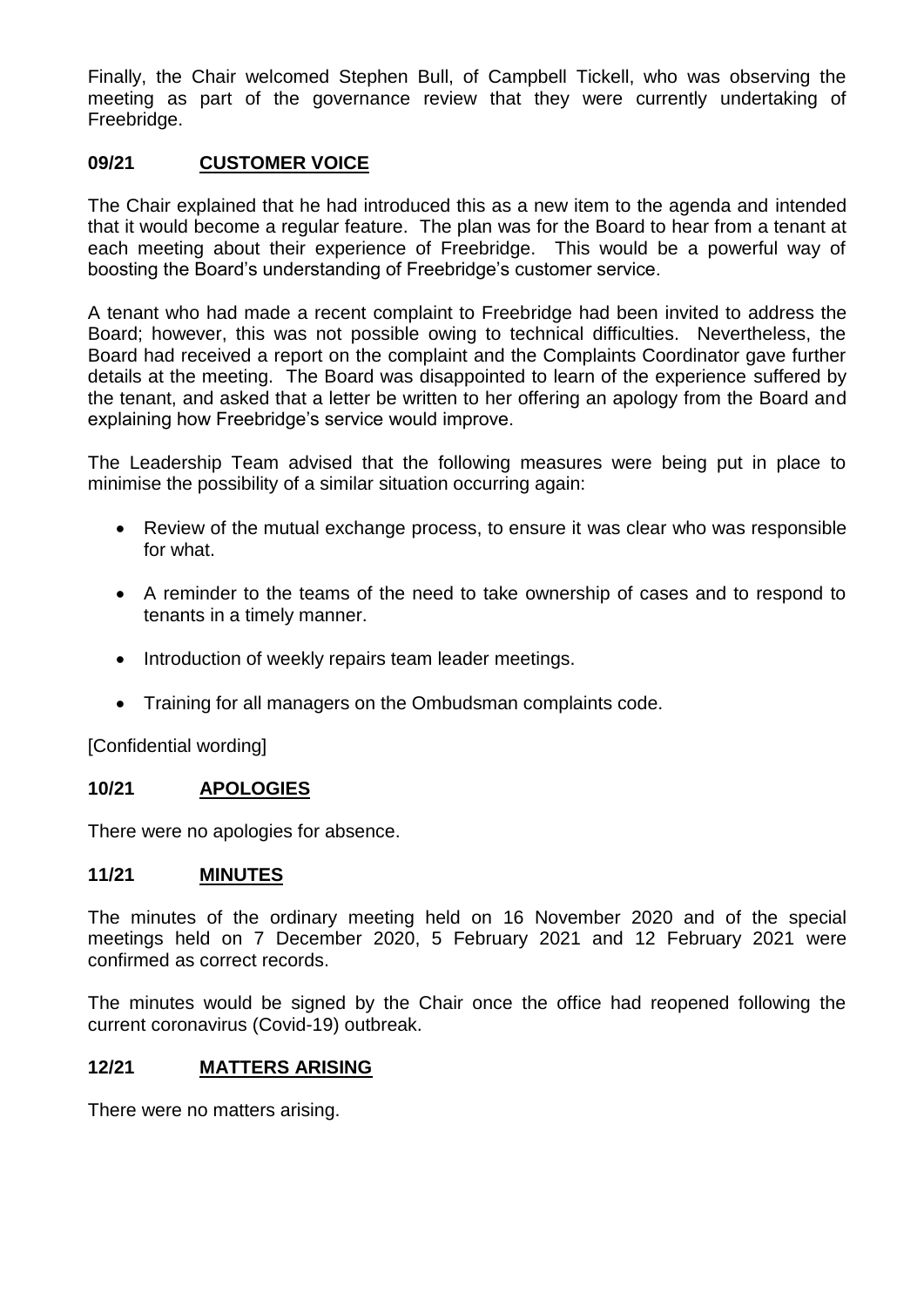# **13/21 ACTION SHEET**

The Board noted the action sheet. The Chair asked that future action sheets contain further information where items had been completed.

## **14/21 DECLARATIONS OF INTEREST**

Brian Long declared an interest in the item at minute number 21/21 [Confidential Wording] as he was Leader of the Borough Council. As there was little discussion, the Board was content that he remain in the room for the item.

## **15/21 CHAIR'S UPDATE**

The Chair gave the following update on his activities since the last meeting:

- He had taken part in the Board recruitment exercise and was delighted with the high calibre of the four successful candidates.
- He had undertaken Board appraisals.
- He had been involved in briefing Campbell Tickell on the scope of the Governance review.

[Confidential wording]

- He had attended meetings of the East of England Chairs and would shortly be attending a meeting of the Placeshaping Chairs.
- He had attended webinars on the new Code of Governance.
- He had attended a liaison meeting with the Borough Council.

### **16/21 LEADERSHIP TEAM UPDATE**

#### **(a) Introduction**

The Chief Executive presented the Leadership Team Update. Discussion took place on some aspects of the update, as set out below.

### **(b) Covid-19 Vaccination/Testing/Service Delivery**

In answer to a question, the Chief Executive said that there had been a high uptake of Covid-19 vaccinations among the operatives who had been offered them.

### **(c) Winter Support Initiatives**

The Board welcomed the winter support initiatives, and asked that these continue in the future, post-Covid, as far as possible.

### **(d) Development Update**

[Confidential wording]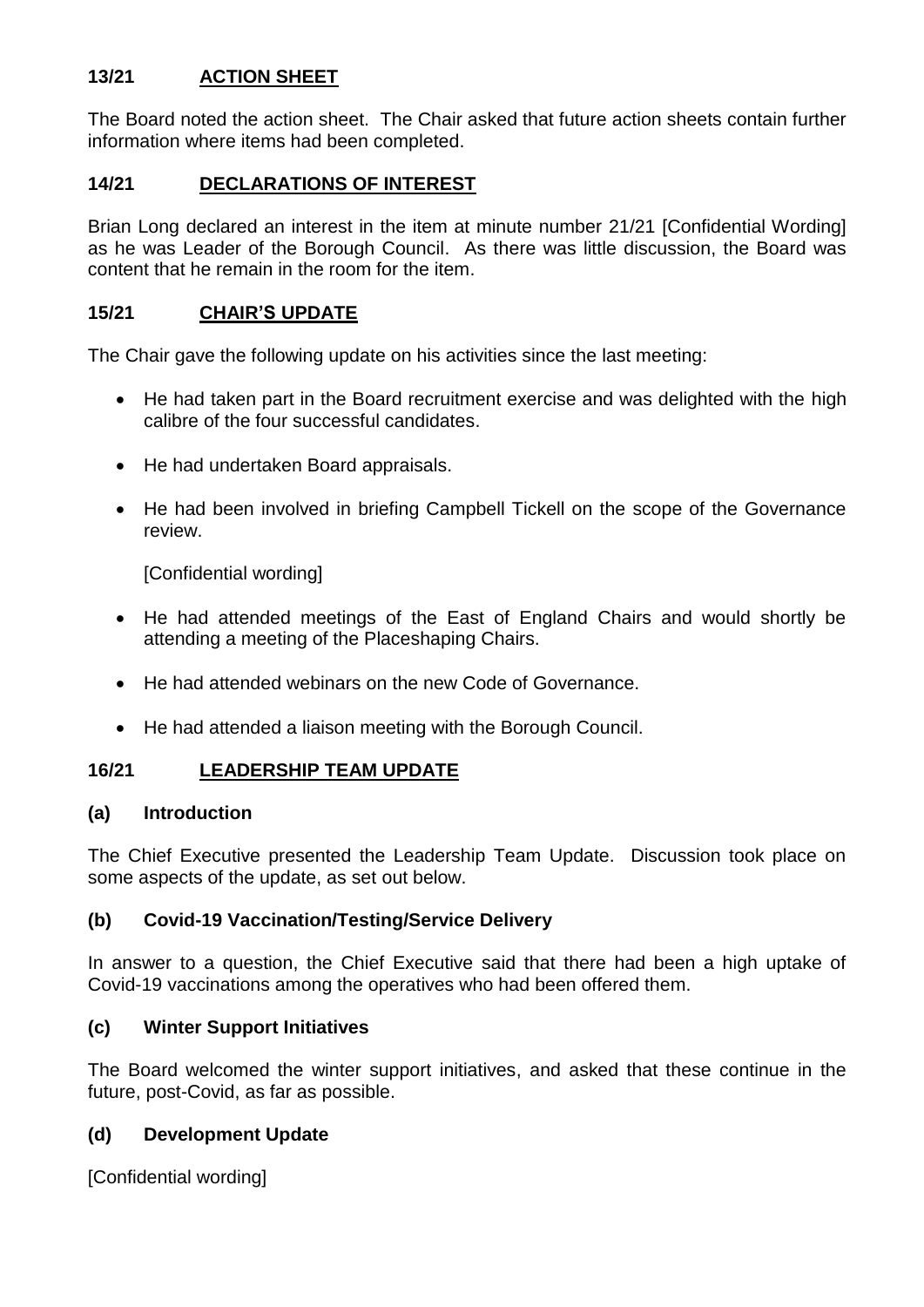# **17/21 PERFORMANCE PACK**

## **(a) Introduction**

The Board considered the Performance Pack for the Quarter ending 31 December 2020. Discussion took place on some aspects of the Pack, as set out below.

## **(b) Evictions**

In answer to a question, the Director of Housing confirmed that, once evictions became permitted again, it would not be Freebridge's intention to evict people who were in hardship purely as a result of the Covid-19 pandemic.

## **(c) Complaints**

In response to a question, the Director of Housing stated that there had been few complaints resulting solely from delays to repairs caused by the Covid-19 pandemic; customers had tended to be very patient. [Confidential wording]

**(d)** [Confidential wording]

## **(e) Performance Indicators**

A Board Member requested that, in future reports, the Leadership Team make it clear how performance below target was being managed.

**(f)** [Confidential Wording]

# **(g) Key Messages from the Tenant Panel**

The Board noted the key messages from the Tenant Panel and echoed the Panel's thanks to the staff team for their excellent support of tenants during the current difficult times.

### **18/21 NEW CORPORATE STRATEGY 2021-2026 AND BUDGET 2021-2022**

The Chief Executive presented a report which set out the new Corporate Strategy. She also displayed a version of the Strategy which had been designed and included photographs, so as to indicate to the Board how the final version would appear. She added that a summary version would be included in the next issue of the tenants' newsletter, "Streets Ahead".

In answer to questions, the Chief Executive made the following points:

- She would review the document to ensure that it was consistent around vision, mission and promise.
- The risk framework would be reviewed in line with the Strategy.
- Appropriate consent had been obtained to use photographs of children in the document; diversity had been taken into account when choosing photographs.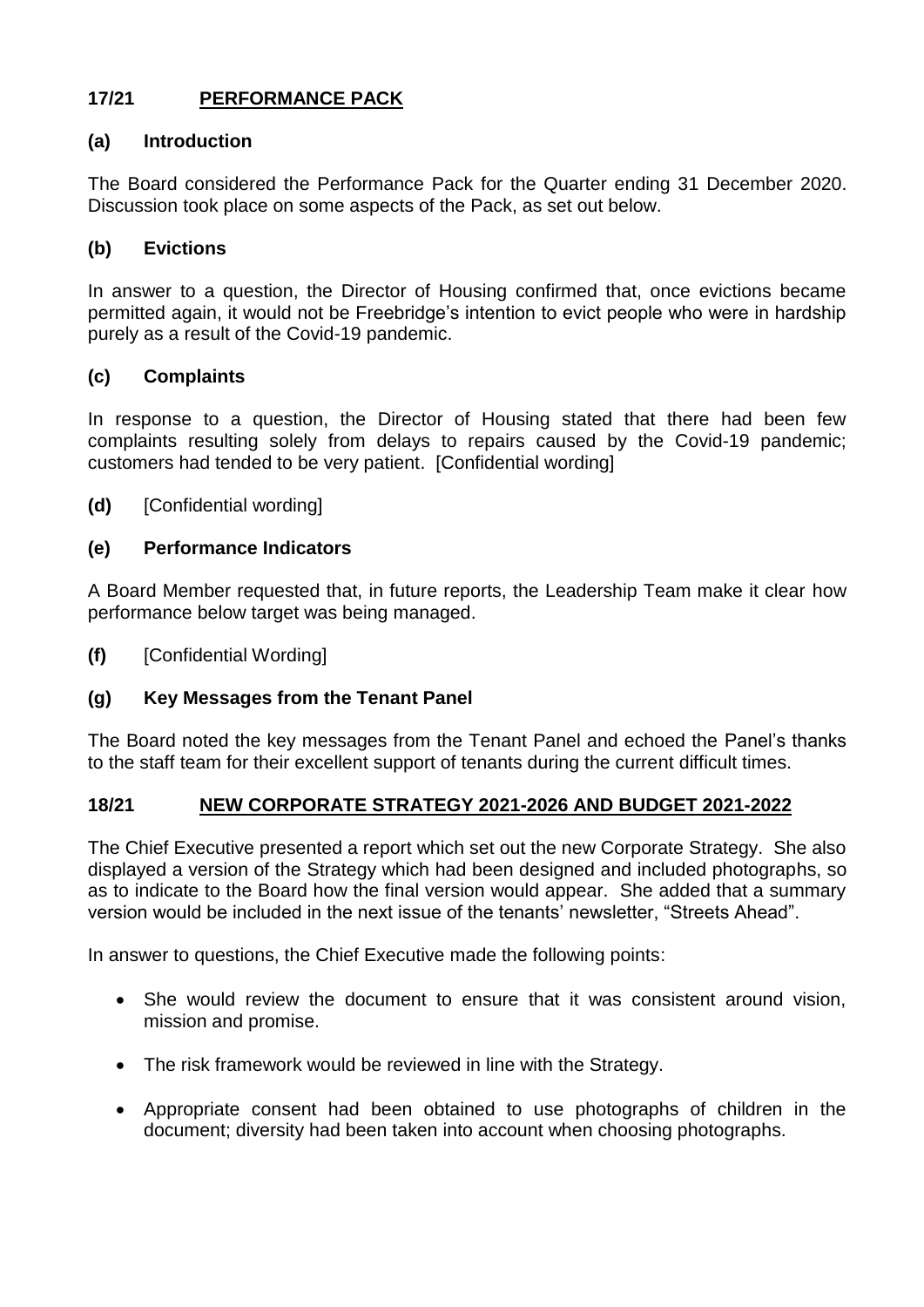- Employees' views would be sought on working arrangements after the pandemic; it was likely that there would be a combination of home and office-based working. It would form part of the new operating model.
- The values were still felt to be relevant in themselves; it was performance and accountability that appeared to be the challenge. The values could, of course, be reviewed as part of a "living document", should the Board feel it was appropriate to do so.

## [Confidential Wording]

The Board thanked the Leadership Team for their hard work in producing the Strategy. The Board's views expressed at the strategy afternoon on 8 February 2021 had been taken into account, and links had been made between the strategic objectives, value for money, risk and key performance indicators. It was suggested that the Strategy should include something on Equality, Diversity and Inclusion. It was acknowledged that the Strategy would be a "living" document and, as such, could be reviewed by the Board at any time.

The Chief Executive displayed an infographic on how it was envisaged the Strategy would be implemented over the five years. The Board was content to approve the Strategy in principle, but only felt able to give full approval to the first year delivery plan, alongside the budget which was also being presented at this meeting. The Board deferred giving full approval to the Strategy as a whole until it was satisfied with the Financial Plan for years 2 – 5, to be presented at the meeting on 17 May 2021.

[Confidential Wording]

## **RESOLVED:**

- 1) That the Corporate Strategy 2021-2026, incorporating the Mission, Values and Objectives (Appendix 1 to the report) be approved in principle, subject to comments made by the Board at this meeting being taken into account in the final document and the Board being satisfied with the deliverability of the Strategy when the Financial Plan is presented to the Board's meeting on 17 May 2021.
- 2) That the Annual Delivery Plan 2021-22 be approved, having specific regard to how it meets the strategic ambition of the Board in the coming year (Appendix 2 to the report).
- 3) That the strategic key performance indicators and targets (set out in Appendix 3 to the report) be approved, having specific regard to how the measures support the Board to retain appropriate oversight of progress.
- 4) That the 2021/22 budget be approved.
- 5) [Confidential Wording]

**[Note: The Corporate Strategy replaces the following strategies: Communications, Customer, People, Placeshaping.]**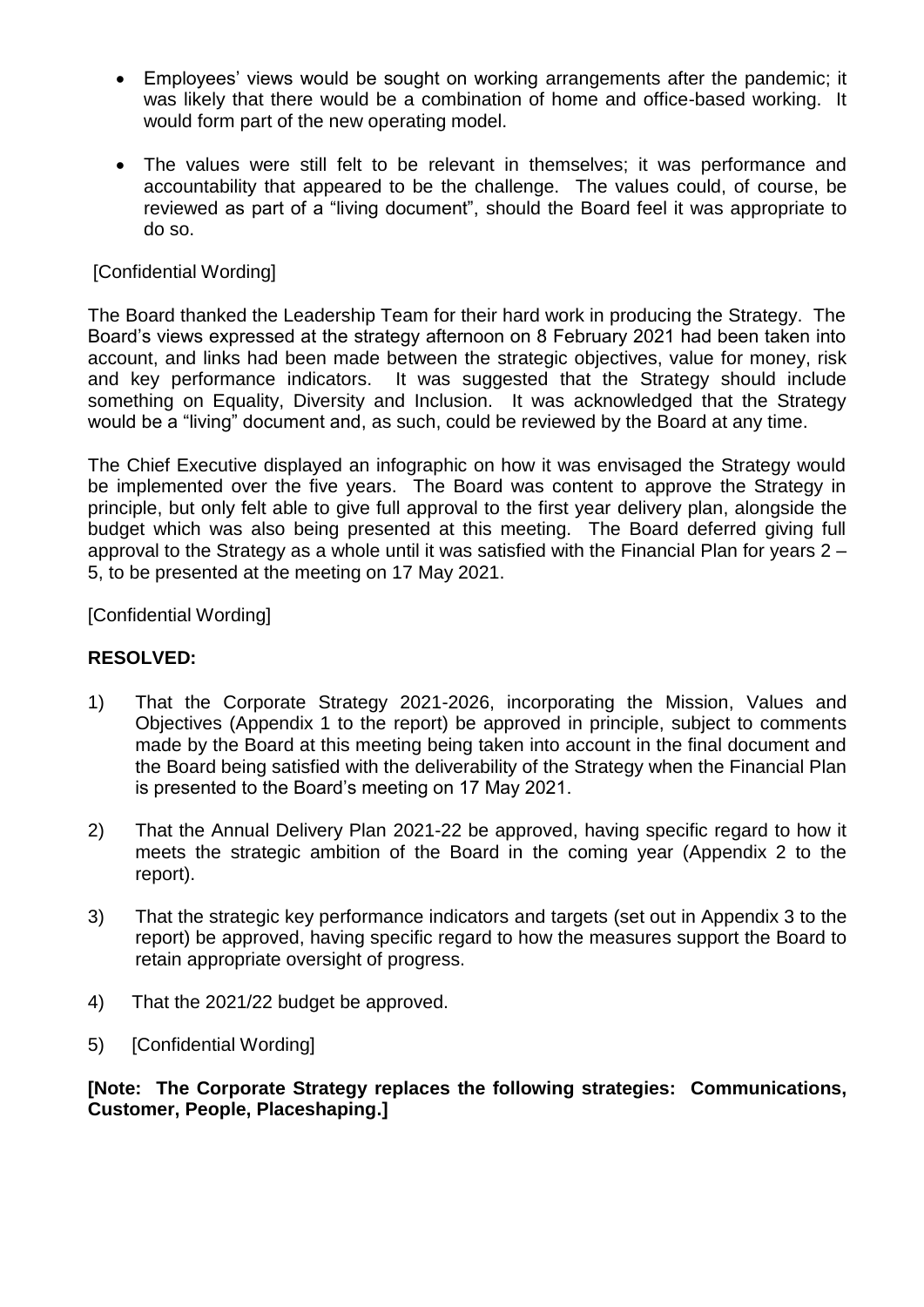# **19/21 HOME OWNERSHIP POLICY**

The Director of Housing presented a report which proposed amendments to the Home Ownership Policy in light of recent enquiries and existing best practice.

The Director of Housing advised that around 250 – 300 Freebridge properties were likely to be subject to the rural area restrictive covenant. The Board asked that it be made clear in the document that it retained the ability to depart from the policy on the rural area restrictive covenant in exceptional circumstances.

**RESOLVED:** That the amendments to the Home Ownership Policy set out in the report be approved, subject to it being made clear in the document that the Board retains the ability to depart from the policy on the rural area restrictive covenant in exceptional circumstances.

# **20/21 DIRECTORS' AND OFFICERS' INSURANCE ARRANGMENTS 2021-22**

The Director of Resources and Deputy Chief Executive presented a report which provided options for the replacement of Directors' and Officers' insurance for the period commencing 1 April 2021, in light of this ceasing to be provided by the National Housing Federation as part of its membership provision.

## [Confidential Wording

It was noted that the Audit and Risk Committee had raised this as an issue of concern in January 2021. The Board asked the Director of Resources and Deputy Chief Executive to pass on its thanks to the Business Assurance Manager for his hard work on this and for identifying a competitive option despite the limited market.

In view of the exceptions listed in the PIB Group policy, the importance of the Board being in control of health and safety issues was stressed.

The Board asked the Director of Resources and Deputy Chief Executive to arrange for a statement to be provided to members setting out their personal liability.

# **RESOLVED:**

- 1) That the PIB Group quotation for both Directors' and Officers' and Corporate Entity cover for the period commencing 1<sup>st</sup> April 2021 be accepted.
- 2) That the Board Member Agreement for Services be amended to state that the level of cover will be as agreed by the Board from time to time.
- 3) That future options continue to be discussed with Independent East partners going forward, as appropriate.
- **21/21** Confidential Item

# **22/21 REPORT OF THE CHAIR OF THE GOVERNANCE AND REMUNERATION COMMITTEE**

Pauleen Pratt, Chair of the Governance and Remuneration Committee, presented the Chair's report, which included the minutes, of the Committee's meeting held on 11 January 2021.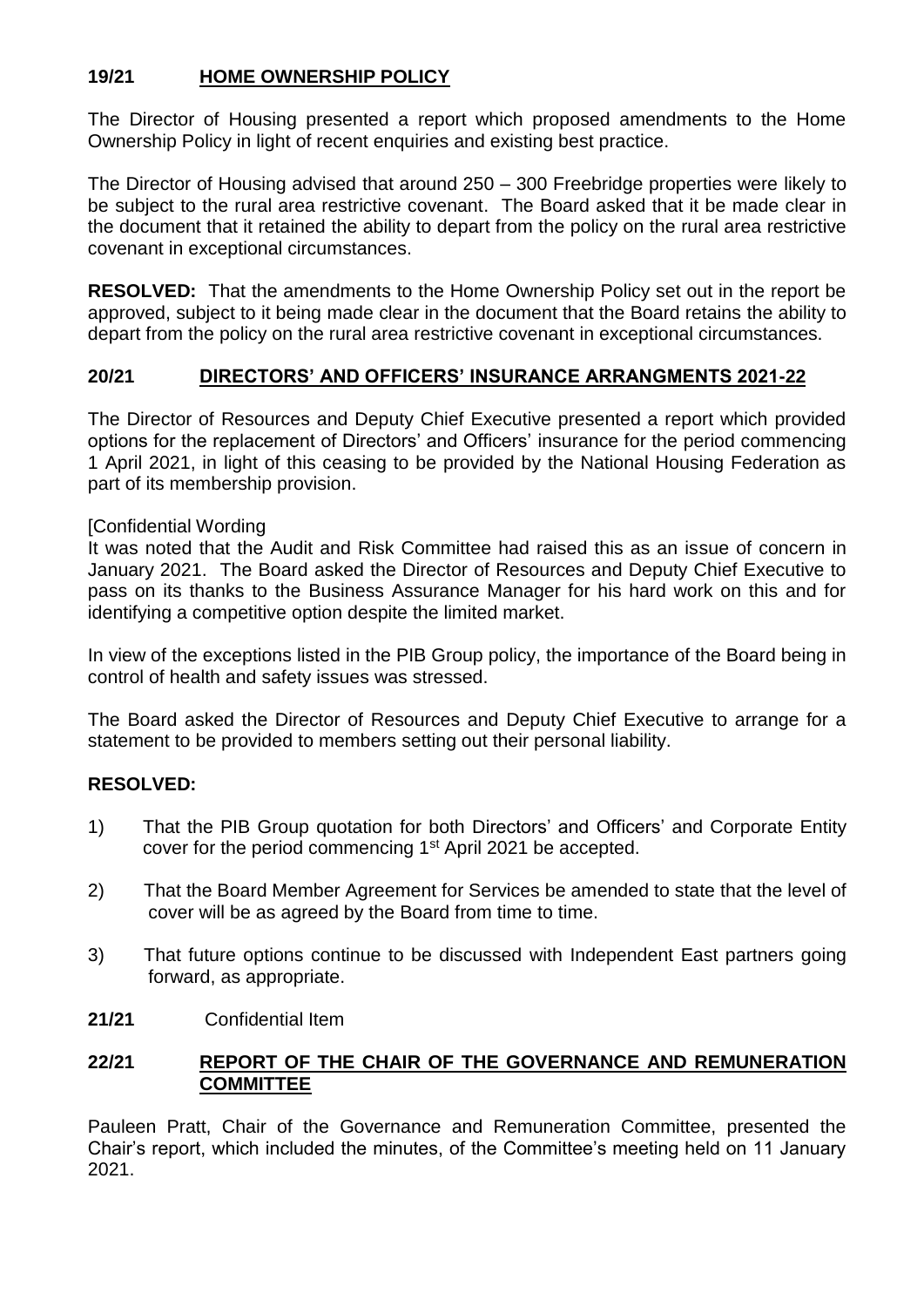Pauleen Pratt explained that the Committee had recommended adoption of the new Code of Governance expecting that the Board would have had a briefing on this by the time of this meeting. However, with the arrival of the new Director of Resources and Deputy Chief Executive, who had taken on responsibility for Governance, it had made sense to delay this to enable her to prepare and deliver the briefing. The Director of Resources and Deputy Chief Executive stressed that full compliance with the new Code would be required by 31 March 2022; a gap analysis and action plan would be prepared to enable this.

# **RESOLVED:**

- 1) That a statement of compliance with the National Housing Federation Code of Governance 2015 be included within the 2020-21 Financial Statements.
- 2) That adoption of the National Housing Federation Code of Governance 2020 be deferred until the Board meeting on 17 May 2021, by which time the Board will have received a briefing session on its contents.

# **23/21 REPORT OF THE CHAIR OF THE AUDIT AND RISK COMMITTEE**

Richard Spilsbury, Chair of the Audit and Risk Committee, presented the Chair's report, which included the minutes, of the Committee's meeting held on 18 January 2021.

**RESOLVED:** That a new corporate risk be approved, as follows:

**COV19: Impact of Covid-19 Pandemic:** The long term impact of the Covid-19 pandemic (and/or subsequent related outbreaks) could have an impact on both the way we are able to provide and deliver our services, as well as the financial sustainability of our operations. Accountability: **Chief Executive** Primary Risk Assessment: **23** Residual Risk Assessment: **19**  Target Risk Assessment: **12** *(Based on Board Risk Appetite score of 3)* Target Risk Actions Required: **Yes** *(To be determined/Lessons Learned)*

# **24/21 REPORT OF THE CHAIR OF THE CUSTOMER SERVICE COMMITTEE**

Joanna Barrett, Vice-Chair of the Customer Service Committee, presented the Chair's report, which included the minutes, of the Committee's meeting held on 25 January 2021. [Confidential wording]

[Confidential wording]

# **25/21 APPOINTMENT OF SHAREHOLDERS**

The Board noted a report on applications to become shareholders which had been approved.

### **26/21 WRITTEN RESOLUTIONS**

The Board noted the following written resolutions:

• Hillington Square Buy-Back